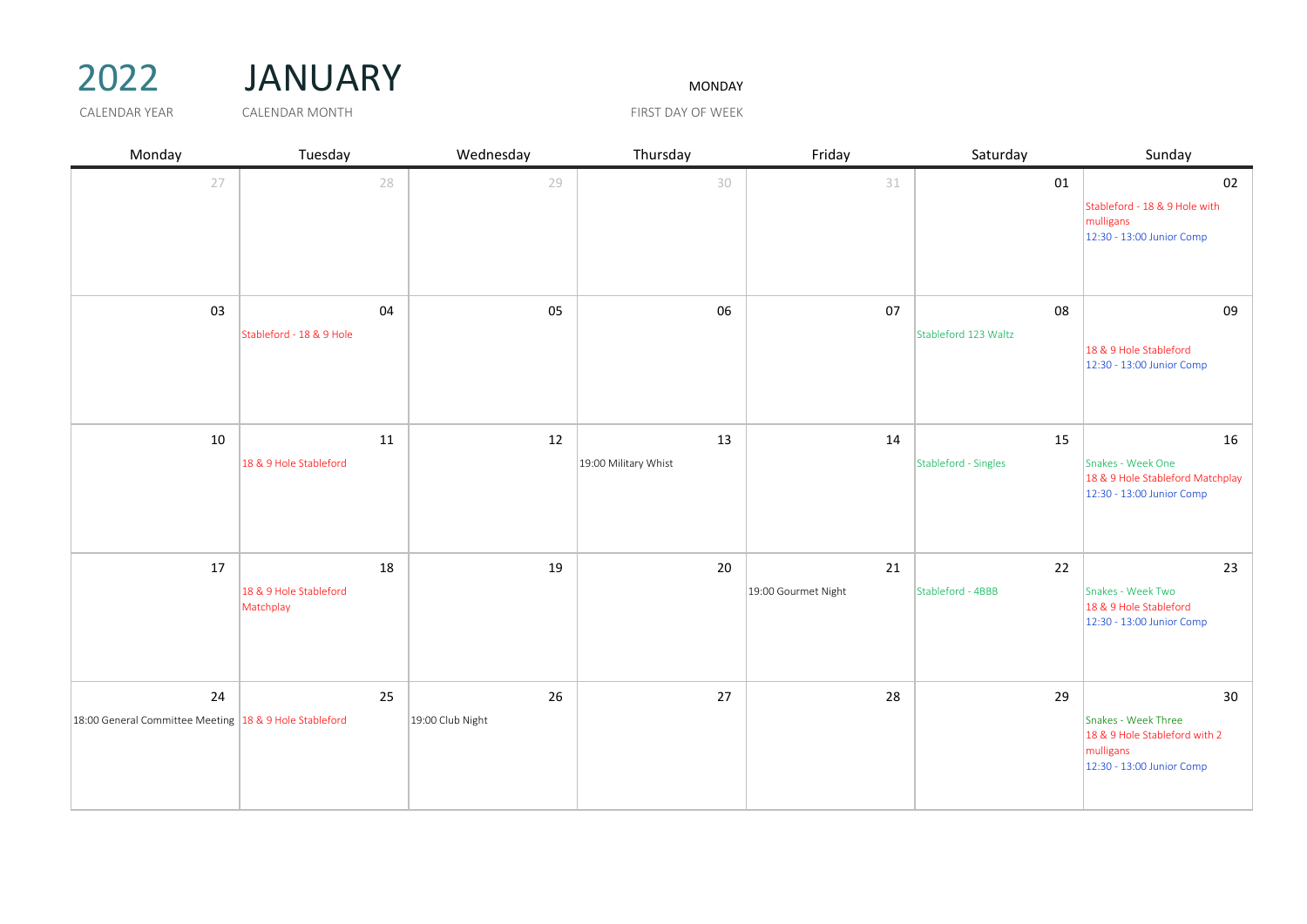## 2022 FEBRUARY MONDAY

| Monday                                | Tuesday                                          | Wednesday              | Thursday                   | Friday | Saturday                                                                                                        | Sunday                                                                                       |
|---------------------------------------|--------------------------------------------------|------------------------|----------------------------|--------|-----------------------------------------------------------------------------------------------------------------|----------------------------------------------------------------------------------------------|
| 31                                    | 01<br>18 & 9 Hole Stableford with 2<br>mulligans | 02                     | 03                         | 04     | 05<br>Medal - Best 3 of 4<br>2:15 Ireland v Wales                                                               | 06<br>Snakes - Week Four<br>18 & 9 Hole Stableford<br>12:30 - 13:00 Junior Comp              |
| 07                                    | 08<br>18 & 9 Hole Stableford                     | 09                     | 10                         | 11     | 12<br>Stableford - 4BBB<br>2:15 Wales v Scotland<br>19:00 Valentine's Gourmet Evening 12:30 - 13:00 Junior Comp | 13<br>Snakes - Week Five<br>Stableford - 18 & 9 Hole Matchplay                               |
| 14                                    | 15<br>Stableford - 18 & 9 Hole Matchplay         | 16                     | 17                         | 18     | 19<br>Stableford - 123 Waltz                                                                                    | 20<br>Snakes - Week Six<br>18 & 9 Hole Stableford<br>12:30 - 13:00 Junior Comp               |
| 21                                    | 22<br>18 & 9 Hole Stableford                     | 23<br>19:00 Club Night | 24<br>19:00 Military Whist | 25     | 26<br>Stableford - Best 3 from 4<br>16:45 England v Wales                                                       | 27<br>Snakes - Week Seven<br>Stableford - 18 & 9 Hole Foursomes<br>12:30 - 13:00 Junior Comp |
| 28<br>18:00 General Committee Meeting | 01                                               | 02                     | 03                         | 04     | 05                                                                                                              | 06                                                                                           |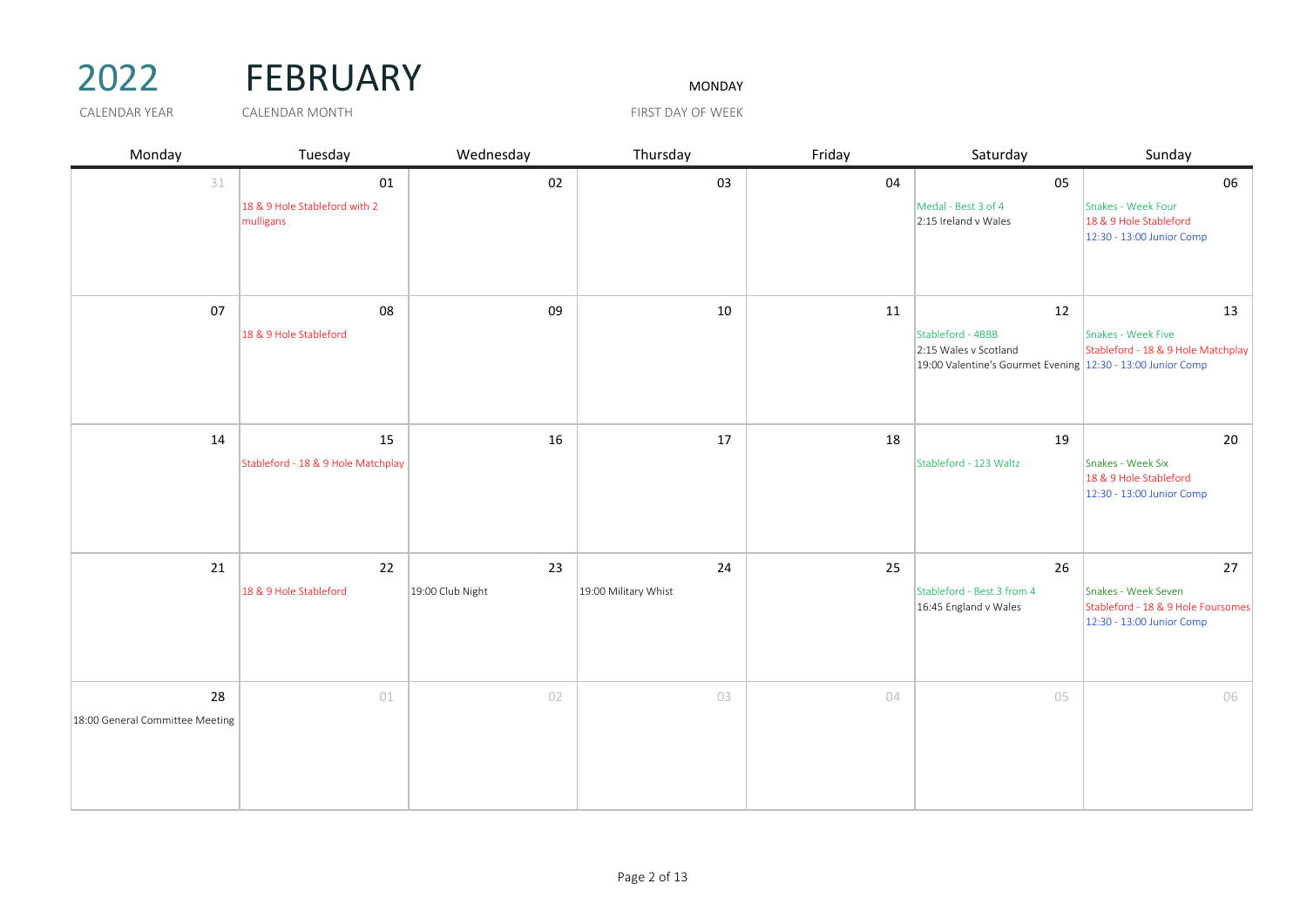

| Monday                                                                                 | Tuesday                                                                   | Wednesday | Thursday                      | Friday                                           | Saturday                                 | Sunday                                                                                                                                                                                                                 |
|----------------------------------------------------------------------------------------|---------------------------------------------------------------------------|-----------|-------------------------------|--------------------------------------------------|------------------------------------------|------------------------------------------------------------------------------------------------------------------------------------------------------------------------------------------------------------------------|
| 28                                                                                     | 01<br>Stableford - 18 & 9 Hole<br>Foursomes<br>OPENING DATE FOR KNOCKOUTS | 02        | 03                            | 04                                               | 05<br>Stableford - Team Aggregate        | 06<br>Snakes - Week Eight<br>18 & 9 Hole Stableford<br>12:30 - 13:00 Junior Comp                                                                                                                                       |
| 07                                                                                     | 08<br>18 & 9 Hole Stableford                                              | 09        | 10                            | 11<br>8:00 Wales v France                        | 12<br>Stableford - 123 Waltz             | 13<br>Snakes - Week Nine<br><b>3Ball Alliance</b><br>12:30 - 13:00 Junior Comp                                                                                                                                         |
| 14<br>11:30 Vets Winter Cup<br>18:00 Vets AGM & Dinner                                 | 15<br>18 & 9 Hole 3Ball Alliance<br>19:00 Ladies Dinner                   | 16        | 17<br>9:00 - 10:30 PGA Pro-Am | 18<br>19:00 Gourmet Night                        | 19<br>Medal - 4BBB<br>2:15 Wales v Italy | 20<br>Snakes - Week Ten<br>18 & 9 Hole Stableford (1st Qualifier)<br>12:30 - 13:00 Junior Comp                                                                                                                         |
| 21<br>11:30 Vets John Wilkins Cup<br>18:00 Vets Dinner                                 | 22<br>18 & 9 Hole Stableford (1st<br>Qualifier)                           | 23        | 24                            | 25<br>10:00 - 11:00 (9th) Lady Vets<br>Greesomes | 26<br>Medal - March Medal                | 27<br><b>Snakes Final</b><br>9:30 - 10:30 Glam v Wessex<br>13:00 - 14:30 Ping Mixed Qualifier<br>Coronation Foursomes Stableford<br>12:30 - 13:00 Junior Comp<br>Mothering Sunday<br><b>CLOSING DATE FOR KNOCKOUTS</b> |
| 28<br>18:00 General Committee Meeting Coronation Foursomes Stableford 19:00 Club Night | 29<br>& 9 Hole Foursomes                                                  | 30        | 31                            | 01                                               | 02                                       | 03                                                                                                                                                                                                                     |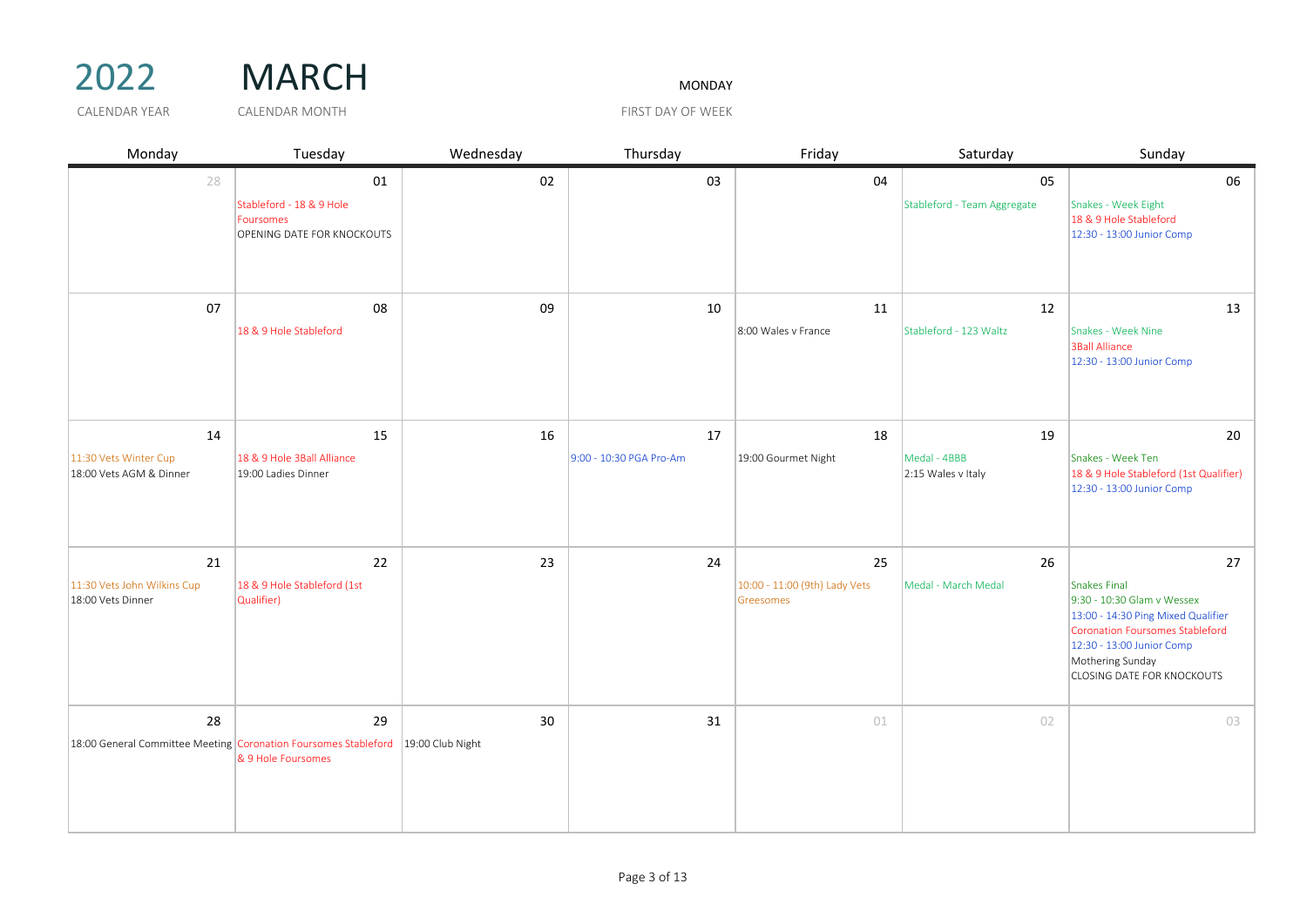| 2022 | <b>APRIL</b> | <b>MONDAY</b> |
|------|--------------|---------------|
|      |              |               |

CALENDAR YEAR GALENDAR MONTH THE SERVICE OF THE STATE OF WEEK

| Monday                                                                                                                                | Tuesday                                                                         | Wednesday        | Thursday                                                          | Friday                                                  | Saturday                                       | Sunday                                                                            |
|---------------------------------------------------------------------------------------------------------------------------------------|---------------------------------------------------------------------------------|------------------|-------------------------------------------------------------------|---------------------------------------------------------|------------------------------------------------|-----------------------------------------------------------------------------------|
| 28                                                                                                                                    | 29                                                                              | 30               | 31                                                                | 01                                                      | 02                                             | 03                                                                                |
|                                                                                                                                       |                                                                                 |                  |                                                                   | 10:00 (9th) Lady Vets - Rene<br>Madge Trophy            | Stableford - 4BBB<br><b>CAPTAINS' DRIVE-IN</b> | 09:00 - 10:00 Juniors April Medal<br>Medal - Wales Golf<br><b>Challenge Bowls</b> |
| 04                                                                                                                                    | 05                                                                              | 06               | 07                                                                | 08                                                      | 09                                             | 10                                                                                |
|                                                                                                                                       | 11:00 Vets v Southerndown (A)<br>Medal - Wales Golf<br>Challenge Bowls & 9 Hole |                  | 10:00 Lady Vets match v Radyr (A)<br>11:00 Vets v Dinas Powys (A) | Snakes Supper                                           | April Medal                                    | Stableford - Joyce Thomas Bowl<br>12:30 - 13:00 Junior Comp                       |
|                                                                                                                                       | Stableford                                                                      |                  | The Masters                                                       | The Masters                                             | The Masters                                    | The Masters                                                                       |
| 11                                                                                                                                    | 12                                                                              | 13               | 14                                                                | 15                                                      | 16                                             | 17                                                                                |
| 12:00 Vets v St Mellons (A)                                                                                                           | Stableford - Joyce Thomas Bowl &<br>9 Hole Stableford                           |                  | 9:30 - 10:30 Junior Easter Cups                                   | Adams / Goodfellow Trophy                               | Stableford - Easter Cups                       | Stableford - Grandma Trophy<br>12:30 - 13:00 Junior Comp                          |
|                                                                                                                                       |                                                                                 |                  | Ladies Easter Fayre                                               |                                                         |                                                | 12:00 - 14:00 Easter Day Lunches                                                  |
|                                                                                                                                       |                                                                                 |                  | 11:30 Vets v Vale of Glamorgan (H)                                |                                                         |                                                |                                                                                   |
| 18                                                                                                                                    | 19                                                                              | 20               | 21                                                                | 22                                                      | 23                                             | 24                                                                                |
| 08:00-11:00 Mixed Medal                                                                                                               | 11:30 Vets v Monmouthshire (A)<br>Stableford - Grandma Trophy & 9               |                  |                                                                   | 9:30 - 11:00 Lady Vets match v<br>Wenvoe Castle (H)     | Stableford - Jubilee Cup                       | Stableford - Australian Spoons<br>Foursomes                                       |
|                                                                                                                                       | <b>Hole Stableford</b>                                                          |                  |                                                                   |                                                         | Gourmet Night                                  | 12:30 - 13:00 Junior Comp                                                         |
|                                                                                                                                       |                                                                                 |                  |                                                                   | 11:00 - 13:20 Society Golf                              |                                                | 13:30 - 15:30 Mixed Comp                                                          |
| 25                                                                                                                                    | 26                                                                              | 27               | 28                                                                | 29                                                      | 30                                             | 01                                                                                |
| 13:00 Vets v Whithcurch (A)<br>14:30 3rd Team v Llanwern (H)<br>16:00 1st team v Bryn Meadows (H)<br>17:00 Halletts v Greenmeadow (H) | Stableford - Australian Spoons<br>Foursomes                                     |                  | 8:00 - 10:00 Vets Comp                                            | 10:00 - 11:00 (9th) Lady Vets - Pat<br>Godfrey Rosebowl |                                                |                                                                                   |
| 18:00 General Committee Meeting                                                                                                       |                                                                                 | 19:00 Club Night | 19:00 Military Whist                                              | 19:00 Past Captains' Dinner                             |                                                |                                                                                   |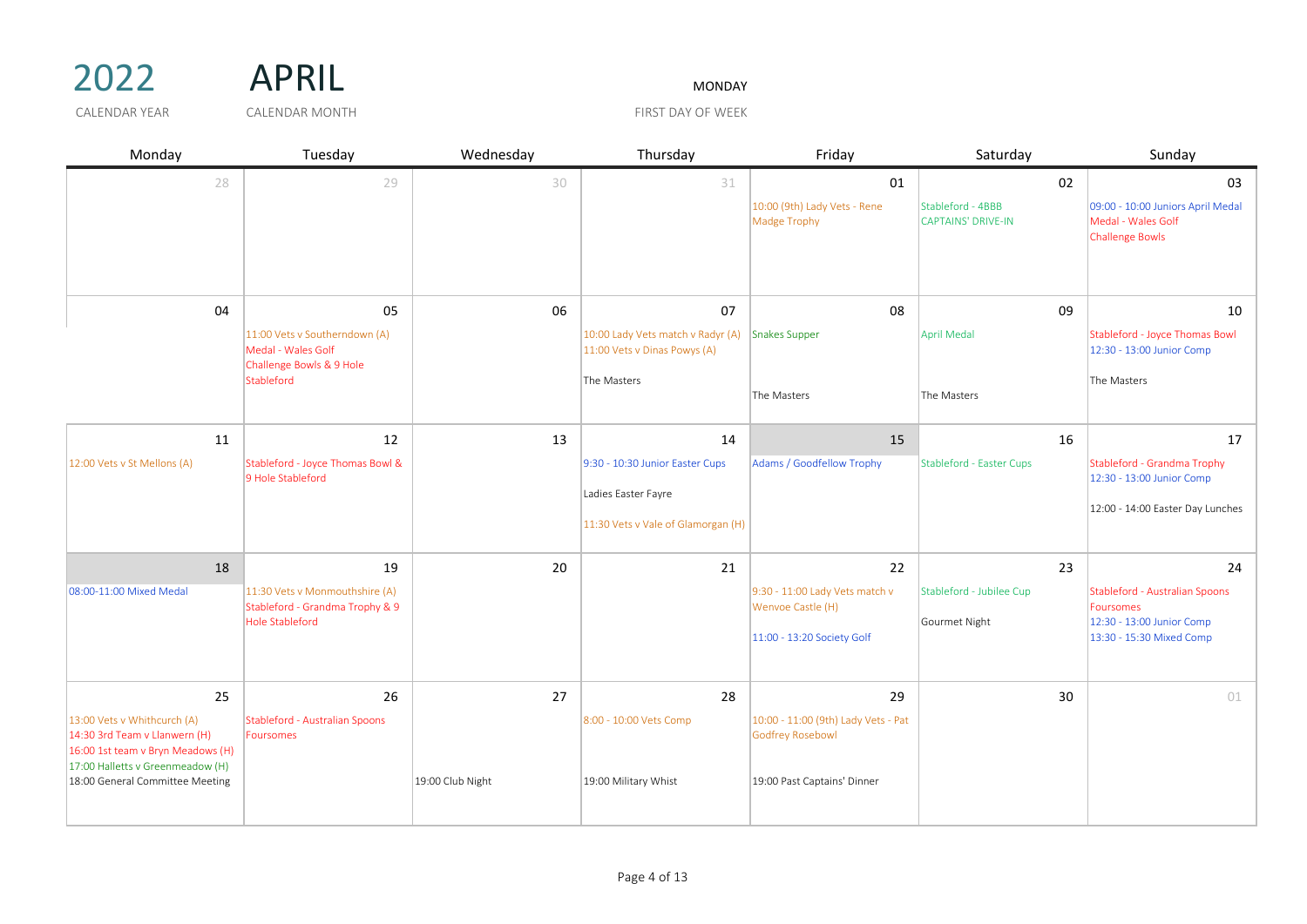2022 MAY MONDAY

| Monday                                                                                                                                                                                                                       | Tuesday                                                                                                                                                                   | Wednesday                                                                                                 | Thursday                                                                                                                                  | Friday                                                                                                      | Saturday                                                                                   | Sunday                                                                                                                                                             |
|------------------------------------------------------------------------------------------------------------------------------------------------------------------------------------------------------------------------------|---------------------------------------------------------------------------------------------------------------------------------------------------------------------------|-----------------------------------------------------------------------------------------------------------|-------------------------------------------------------------------------------------------------------------------------------------------|-------------------------------------------------------------------------------------------------------------|--------------------------------------------------------------------------------------------|--------------------------------------------------------------------------------------------------------------------------------------------------------------------|
| 25                                                                                                                                                                                                                           | 26                                                                                                                                                                        | 27                                                                                                        | 28                                                                                                                                        | 29                                                                                                          | 30                                                                                         | 01<br>9:30 - 10:30 Junior Comp<br>14:00 - 15:00 Men v Ladies<br>Medal & Club Cups                                                                                  |
| 02<br>13:00 Members & Guests I<br>(Shotgun)                                                                                                                                                                                  | 03<br>Medal & Club Cups & 9 Hole<br>Stableford                                                                                                                            | 04                                                                                                        | 05<br>8:00 - 10:30 Vets Norman<br>Northgraves Cup<br>14:00 Vets Brunch<br>14:00 2nd team v Monmouth (A)<br>17:00 Wayfarers v Llanwern (H) | 06                                                                                                          | 07<br>Medal - May Medal (Howell Cup<br>Qualifier)<br>19:00 Michael Buble Gourmet<br>Social | 08<br><b>Centenary Greensome Foursomes</b><br>Stableford<br>10:30 1st team v Creigiau (A)<br>14:00 3rd team v Peterstone Lakes<br>(A)<br>14:00 - 14:30 Junior Comp |
| 09<br>11:30 Vets v Southerndown (H)                                                                                                                                                                                          | 10<br><b>Centenary Greensome Foursomes</b><br>Stableford & 9 Hole Greensomes                                                                                              | 11<br>8:30 - 13:00 (9th) Lady Vets' Open 8:00 - 10:00 Vets Comp<br><b>Coffee Morning</b><br>Midweek Medal | 12<br>17:00 2nd team v Cardiff (A)<br>17:00 Wayfarers v Rhondda (H)                                                                       | 13<br>10:00 - 11:00 Lady Vets' match v<br>Llanishen (A)<br>17:00 Men's 1st team v Caerphilly<br>(H)         | 14<br>Medal - Barbarian Cup                                                                | 15<br>8:20 - 8:40 Junior Scramble<br>8:50 - 9:10 Glamorgan Bowl &<br>Kate Davies Cup<br>13:00 Shotgun - Barbarian Trophy<br>18:00 Barbarian Dinner                 |
| 16<br>11:30 Vets v Whithcurch (H)<br>14:00 3rd Team v Morlais Castle<br>(H)<br>16:00 1st Team v St Pierre (H)<br>17:00 Halletts v Celtic Manor (H)                                                                           | 17<br>Glamorgan Bowl & Kate Davies<br>Cup & 9 Hole Par Bogey Comp<br>17:00 Wayfarers v Parc (A)<br>17:00 1st team v Creigiau (A)                                          | 18                                                                                                        | 19<br>8:30 - 13:00 Ladies Charity Open<br>Day<br>13:00 Vets v Creigiau (A)<br>17:00 2nd team v Bargoed (H)                                | 20<br>10:00 - 11:00 (9th) Ladies Vets Tim Medal - 4BBB<br><b>Watts Trophy</b><br>11:00 - 13:00 Golf Society | 21<br>(Earl of Plymouth Qualifier)                                                         | 22<br>9:30 - 10:30 Junior May Medal<br>Championship & Piddocke Cup<br><b>Quailifiers Medal</b><br>12:30 - 15:00 Eros Cup - Mixed<br>Foursomes                      |
| 23<br>10:00 - 11:00 Lady Vets' match v<br>Llanishen (A)<br>12:00 Vets v Cardiff (A)<br>14:00 2nd Team v Monmouth (H)<br>14:30 4th team v Cottrell Park (H)<br>18:00 General Committee Meeting 17:00 Wayfarers v Llanwern (A) | 24<br>Championship & Piddocke Cup<br>Quailifiers Medal & 9 Hole<br>Stableford<br>LOUNGE CLOSED - CARPET FITTING 17:00 1st team v Vale (A)<br>17:00 2nd team v Bargoed (A) | 25<br>19:00 EXTRAORDINARY GENERAL<br><b>MEETING</b>                                                       | 26<br>10:30 - 11:30 Lakeside Captain's<br>Away Day<br>12:30 - 14:00 Transport Golf<br>Society                                             | 27<br>10:00 - 11:00 (9th) Lady Vets'<br>Doris Brice Salver                                                  | 28<br>Medal - Harrison & Webster Rd1<br>(Howell Cup Qualifier)                             | 29<br>Centenary Trophy Stableford<br>8:00 - 13:00 Medal - Harrison &<br>Webster Rd2<br>13:30 - 15:30 Mixed Comp (Men v<br>Ladies)                                  |
| 30<br>14:30 3rd team v Peterstone Lakes Centenary Trophy Stableford & 9<br>(H)                                                                                                                                               | 31<br><b>Hole Stableford</b>                                                                                                                                              | 01                                                                                                        | 02                                                                                                                                        | 03                                                                                                          | 04                                                                                         | 05                                                                                                                                                                 |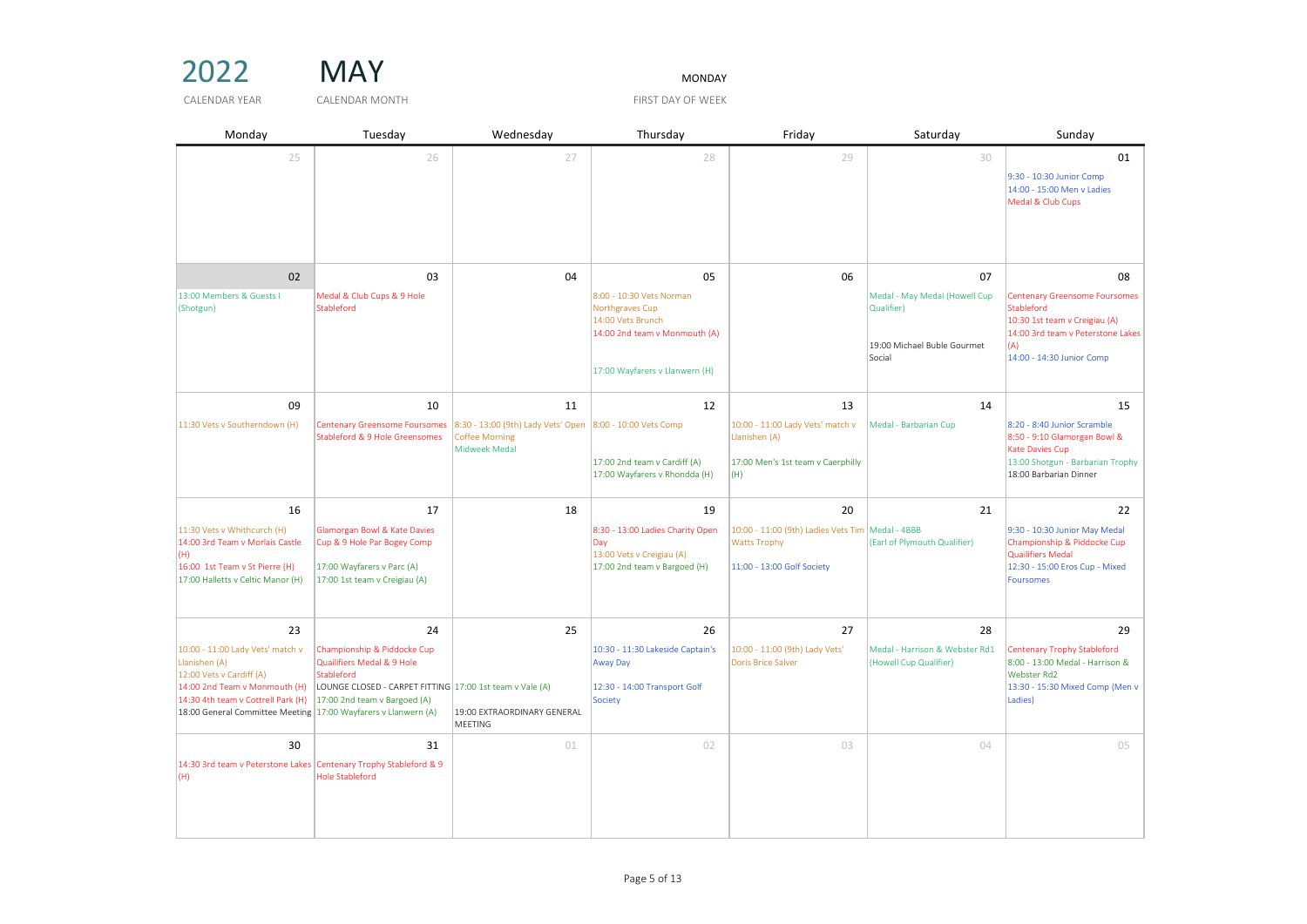



| Monday                                                                                                                                    | Tuesday                                                                           | Wednesday                                                                                           | Thursday                                                                                                                           | Friday                                                                                                  | Saturday                                                                                                            | Sunday                                                                                                                                         |
|-------------------------------------------------------------------------------------------------------------------------------------------|-----------------------------------------------------------------------------------|-----------------------------------------------------------------------------------------------------|------------------------------------------------------------------------------------------------------------------------------------|---------------------------------------------------------------------------------------------------------|---------------------------------------------------------------------------------------------------------------------|------------------------------------------------------------------------------------------------------------------------------------------------|
| 30                                                                                                                                        | 31                                                                                | 01<br>8:00 - 14:30 Vets 4BBB Open<br>17:00 Wayfarers v Pyle & Kenfig<br>(H)                         | 02                                                                                                                                 | 03<br>9:30 - 11:00 Lady Vets match v<br>Whitchurch (H)<br>12:00 - 13:30 Jubilee Mixed Blind<br>Scramble | 04<br>Medal - June Medal<br>(Howell Cup Qualifier)                                                                  | 05<br>Stableford - Victory Vase &<br><b>Centenary Rose Bowl</b><br>14:00 - 15:30 Mixed Comp                                                    |
| 06<br>11:30 - 13:30 Cyril Osborn Cup<br>14:00 3rd team v Pontnewydd (H)<br>16:00 1st Team v Creigiau (H)<br>17:00 Halletts v Llanwern (H) | 07<br>Stableford - Victory Vase &<br>Centenary Rose Bowl & 9 Hole<br>Stableford   | 08<br>12:00 - 13:30 Vets - Beth Morgan<br><b>Tankards</b><br>17:00 Wayfarers v Monmouthshire<br>(A) | 09<br>17:00 2nd team v Llanishen (H)                                                                                               | 10<br>12:00 - 14:30 Lighthouse Charity<br>Day<br>17:00 1st team v Creigiau (H)                          | 11<br><b>CAPTAIN'S DAY</b>                                                                                          | 12<br>11:00 - 12:00 Junior David Virgin<br>Cup<br>13:00 - 15:30 Captains Day Mixed<br><b>Foursomes</b>                                         |
| 13<br>15:30 4th Team v Greenmeadow<br>(A)<br>16:00 1st Team v Whitchurch (H)                                                              | 14<br><b>LADY CAPTAIN'S DAY</b><br>12:30 Vets v Llanishen (A)                     | 15<br>Midweek Medal (Howell Cup<br>Qualifier)                                                       | 16<br>17:00 1st team v Whitchurch II (A)<br>17:00 2nd team v Wenvoe (H)<br>17:20 Wayfarers v Peterstone (H)                        | 17<br>9:00 - 11:00 (8 hole Shotgun) Lady<br>Vets' Midsummer Madness                                     | 18<br>Club Championship Qualifier Rd1<br>& Rd 2                                                                     | 19<br>Club Championship Quarter Finals<br>Club Championship Quarter Finals<br>09:30 - 10:30 Junior June Medal                                  |
| 20<br>11:30 Vets v Llanishen (H)<br>$17:00$ 1st team v Radyr (H)<br>17:20 Halletts v Caerphilly (H)                                       | 21<br>Welsh Seniors Open - Closed All<br>Day<br>14:00 2nd team v Celtic Manor (A) | 22<br>Welsh Seniors Open - Closed All<br>Day                                                        | 23<br>Welsh Seniors Open - Closed All<br>Day<br>10:00 - 11:00 Lady Vets' match v<br>Wenvoe (A)<br>17:00 2nd team v Llanishen I (A) | 24<br>Welsh Seniors Open - Closed All<br>Day                                                            | 25<br><b>4BBB Stableford</b><br>14:00 - Club Championship Semi<br>Finals<br>Ladies Club Championship Semi<br>Finals | 26<br>09:00 - Club Championship Finals<br>Ladies Club Championship Finals<br>Medal - Baird Harper & Martyn<br>Cups<br>14:00 - 15:30 Mixed Comp |
| 27<br>11:30 Vets v St Mellons (H)<br>16:00 1st Team v Langland Bay (H) Martyn Cups & 9 Hole Stableford<br>18:00 General Committee Meeting | 28<br>Medal - Baird Harper &                                                      | 29<br>17:00 Wayfarers v Rhondda (A)<br>19:00 Club Night                                             | 30<br>8:00 - 10:00 Vets Comp                                                                                                       | 01                                                                                                      | 02                                                                                                                  | 03                                                                                                                                             |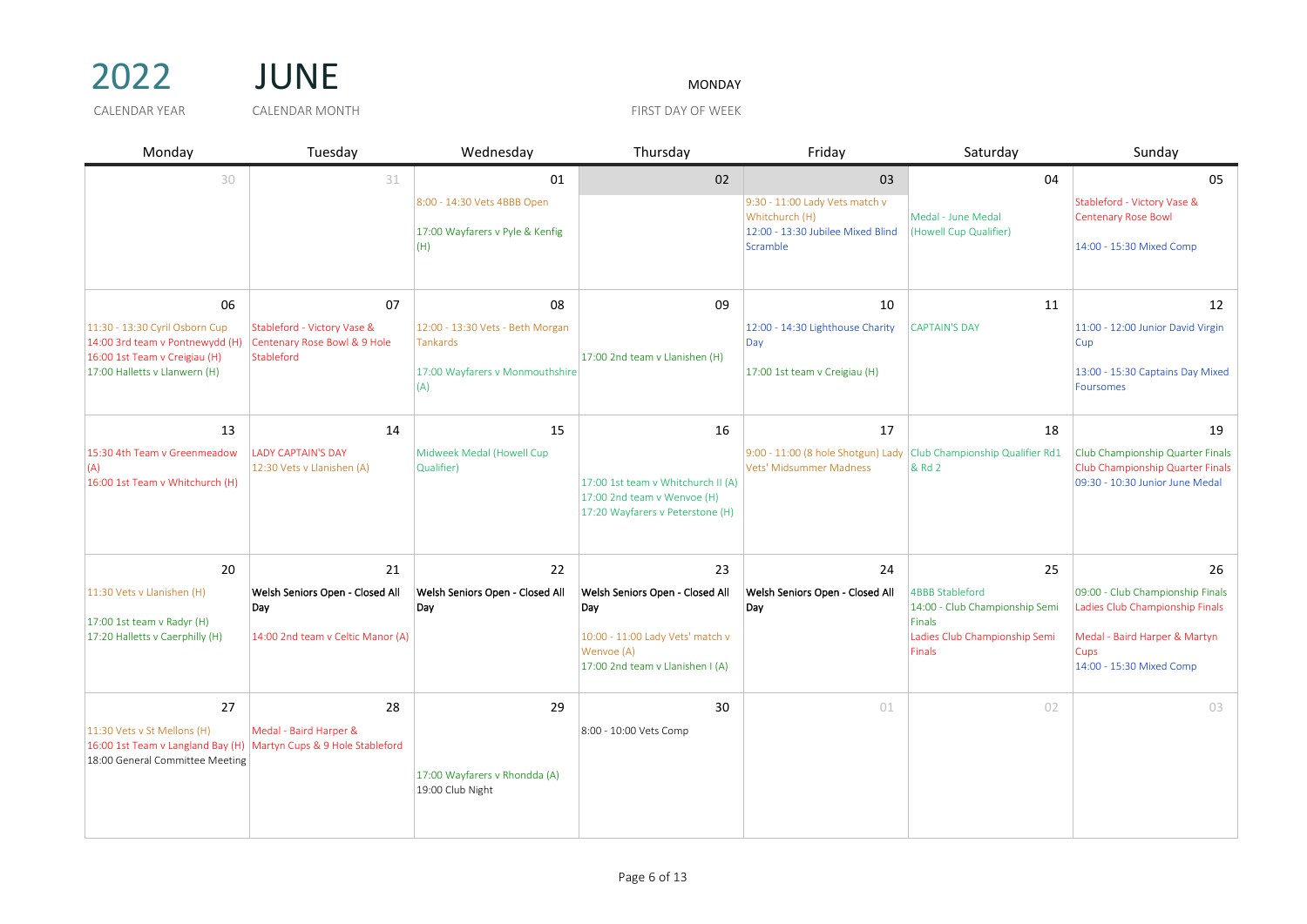

| Monday                                                                                                                           | Tuesday                                                                                                                                                        | Wednesday                                                                                                                           | Thursday                                                                                                                                                                                                                   | Friday                                                                                                                   | Saturday                                                                               | Sunday                                                                                                                                                                               |
|----------------------------------------------------------------------------------------------------------------------------------|----------------------------------------------------------------------------------------------------------------------------------------------------------------|-------------------------------------------------------------------------------------------------------------------------------------|----------------------------------------------------------------------------------------------------------------------------------------------------------------------------------------------------------------------------|--------------------------------------------------------------------------------------------------------------------------|----------------------------------------------------------------------------------------|--------------------------------------------------------------------------------------------------------------------------------------------------------------------------------------|
| 27                                                                                                                               | 28                                                                                                                                                             | 29                                                                                                                                  | 30                                                                                                                                                                                                                         | 01                                                                                                                       | 02                                                                                     | 03                                                                                                                                                                                   |
|                                                                                                                                  |                                                                                                                                                                |                                                                                                                                     |                                                                                                                                                                                                                            | 9:40 - 10:30 (9th) Lady Vets<br><b>Audrey Rayner Trophy</b>                                                              | <b>Singles Stableford</b>                                                              | 9:30 - 10:30 Junior Putting<br>Challenge<br>11:00 4th Team v Coed-y-Mywstr<br>(A)<br>10:00 - 13:00 Millennium Trophy<br>13:00 - 13:30 Junior Comp<br>Stableford - Joan Taylor Trophy |
| 04                                                                                                                               | 05                                                                                                                                                             | 06                                                                                                                                  | 07                                                                                                                                                                                                                         | 08                                                                                                                       | 09                                                                                     | 10                                                                                                                                                                                   |
| 11:30 Vets v Pyle & Kenfig (H)<br>17:00 1st team v Caerphilly (A)<br>14:00 2nd team v Celtic Manor (H)                           | Stableford - Joan Taylor Trophy &<br>9 Hole Stableford                                                                                                         | 8:00 16:00 Mens Open                                                                                                                | 8:00 - 9:30 Vets Texas Scramble &<br><b>Brunch</b><br>10:00 Lady Vets v Creigiau (A)<br>13:00 3rd Team v Llanwern (A)<br>14:00 1st Team v St Pierre (A)<br>17:00 2nd team v Llanishen II (H)<br>17:20 Wayfarers v Parc (H) | 9:30 - 15:30 Latch Charity Day                                                                                           | Stableford - 123 Waltz<br><b>SUMMER BALL</b>                                           | Joan Watts Trophy 3 Ball Texas<br>Scramble<br>No Sunday Lunches                                                                                                                      |
| 11                                                                                                                               | 12                                                                                                                                                             | 13                                                                                                                                  | 14                                                                                                                                                                                                                         | 15                                                                                                                       | 16                                                                                     | 17                                                                                                                                                                                   |
| 11:30 Vets v Wenvoe Castle (H)<br>14:00 2nd Team v Brynhill (H)<br>14:30 4th Team v Cardiff (H)<br>17:00 Halletts v Brynhill (H) | Joan Watts Trophy 3 Ball Texas<br>Scramble & 9 Hole 3Ball Scramble<br>17:00 1st team v Radyr (A)                                                               | 13:00 - 15:00 (9th) Lady Vets'<br>Captain's Day<br>15:00 1st Team v Whitchurch (A)<br>Midweek Medal (Howell Cup<br>Qualifier)       | 11:30 Vets v Monmouthshire (H)<br>17:00 2nd team v Cardiff I (H)<br>The Open Championships at St<br>Andrews                                                                                                                | 13:00 - 14:00 Golf Society<br>The Open Championships at St<br>Andrews                                                    | Medal - Centenary 4BBB<br>The Open Championships at St<br>Andrews                      | 14:00 - 14:30 Junior Comp<br>Mary Nichols Foursomes Qualifier<br>The Open Championships at St<br>Andrews                                                                             |
| 18                                                                                                                               | 19                                                                                                                                                             | 20                                                                                                                                  | 21                                                                                                                                                                                                                         | 22                                                                                                                       | 23                                                                                     | 24                                                                                                                                                                                   |
| 10:00 Lady Vets v Cardiff (A)<br>12:30 Vets v Vale of Glamorgan (A)<br>14:30 3rd team v St Athan (H)                             | Mary Nichols Foursomes Qualifier<br>& 9 Hole Foursomes<br>16:00 4th Team v Cottrell Park (A)                                                                   | 12:00 - 15:20 Principality Plastics<br>Golf Day (Two tees)<br>17:00 2nd team v Wenvoe (A)<br>17:00 Wayfarers v Pyle & Kenfig<br>(A) | 14:30 2nd Team v Newport (A)<br>Club Match v Weston (A)                                                                                                                                                                    | 8:30 - 10:00 Lady Vets Centenary<br>Trophy<br>15:00 1st Team v Bryn Meadows<br>(A)<br>17:00 1st team v Whitchurch II (H) | Medal - July Medal<br>(Howell Cup Qualifier)<br>19:00 Cabaret Evening - Ceri<br>Dupree | 9:30 - 10:30 Junior Centenary<br>Medal<br>13:00 - 15:00 Centenary Mixed<br><b>Foursomes</b><br>Stableford - Blanche Duncan Rose<br><b>Bowls</b>                                      |
| 25                                                                                                                               | 26                                                                                                                                                             | 27                                                                                                                                  | 28                                                                                                                                                                                                                         | 29                                                                                                                       | 30                                                                                     | 31                                                                                                                                                                                   |
| 11:00 Vets v Wenvoe Castle (A)<br>12:30 2nd Team v Rolls of<br>Monmouth (A)<br>18:00 General Committee Meeting                   | Stableford - Blanche Duncan Rose<br>Bowls & 9 Hole Stableford<br>15:00 - 15:30 Junior Champs<br>Qualifier / Monthly Medal<br>17:00 2nd team v Llanishen II (A) | 9:00 - 10:30 Junior Champs<br>Qualifier (Rnd 2)<br>19:00 Club Night                                                                 | 8:00 - 9:30 Vets 1-2-3 Waltz<br>17:00 Wayfarers v Monmouthshire<br>(H)                                                                                                                                                     | 9:30 - 11:00 Lady Vets' match v St<br>Mellons (H)<br>17:00 1st team v Vale (H)                                           | Medal - Centenary Medal<br>(Howell Cup Qualifier)<br>Club match v Wallasey (A)         | Medal - Centenary Salver                                                                                                                                                             |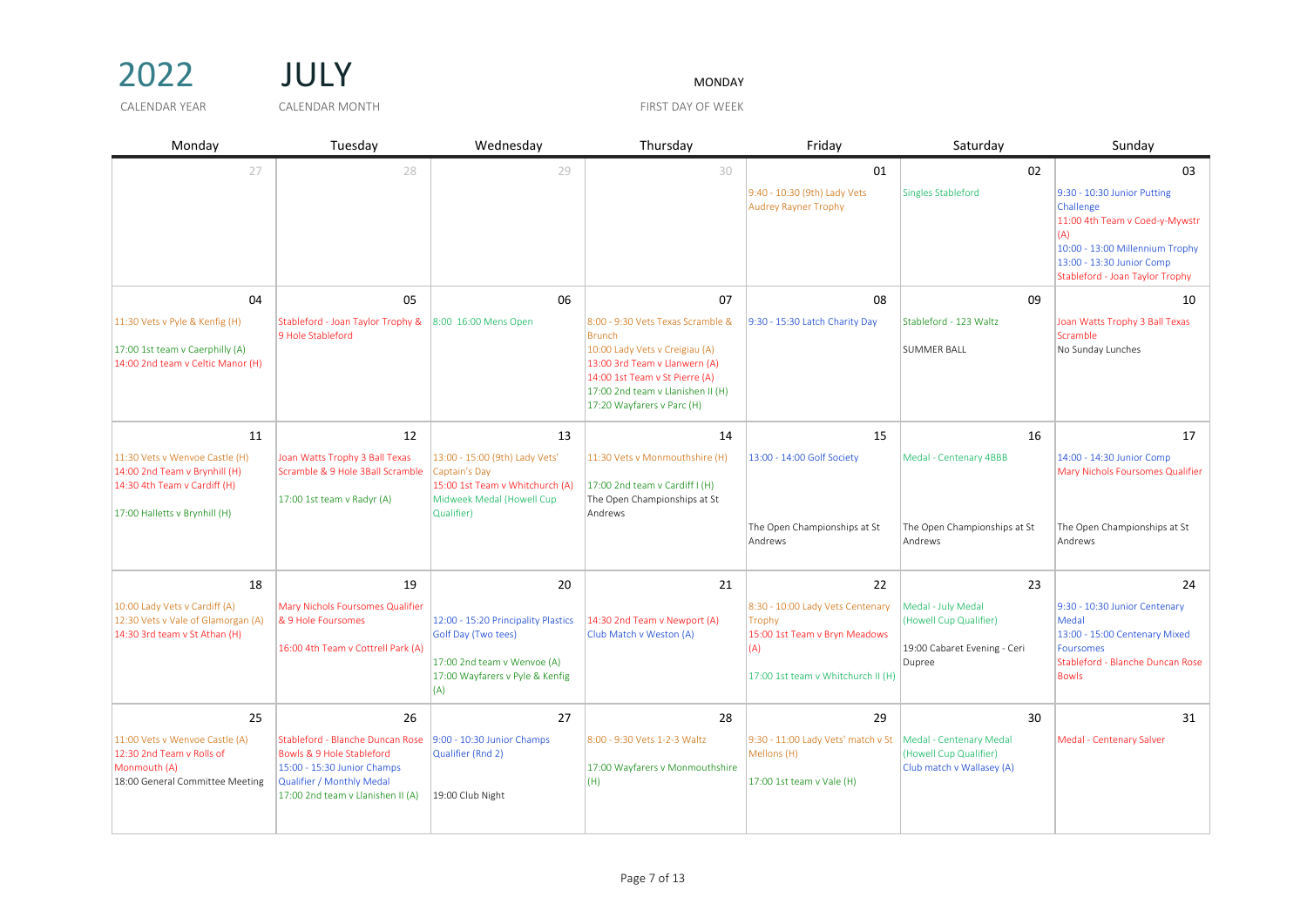## 2022 AUGUST

| Monday                                                                                                                                  | Tuesday                                                                                             | Wednesday                                         | Thursday                                     | Friday                                                                                                                                 | Saturday                                                                                    | Sunday                                                               |
|-----------------------------------------------------------------------------------------------------------------------------------------|-----------------------------------------------------------------------------------------------------|---------------------------------------------------|----------------------------------------------|----------------------------------------------------------------------------------------------------------------------------------------|---------------------------------------------------------------------------------------------|----------------------------------------------------------------------|
| 01                                                                                                                                      | 02                                                                                                  | 03                                                | 04                                           | 05                                                                                                                                     | 06                                                                                          | 07                                                                   |
| 07:30 - 16:30 Vets Open<br>14:30 3rd Team v Morlais Castle (A)                                                                          | Medal - Centenary Salver & 9 Hole<br>Stableford<br>14:00 - 14:30 Junior Comp                        | 17:00 Wayfarers v Peterstone (A)                  | 9:30 - 15:00 Stableford - Ladies<br>Open Day | 13:30 - 16:00 Centenary Mixed<br><b>Texas Scramble</b><br>10:00 - 11:00 Lady Vets' match v<br>Llanishen (H)<br>Men's Welsh Team Champs | 9:30 - 16:00 Members & Guests II 8:00 - 16:30 Stableford - Mixed<br>Men's Welsh Team Champs | Open<br>16:30 - 17:00 Junior August Medal<br>Men's Welsh Team Champs |
| 08                                                                                                                                      | 09                                                                                                  | 10                                                | 11                                           | 12                                                                                                                                     | 13                                                                                          | 14                                                                   |
| 13:00 Vets v Newport (A)<br>14:00 2nd Team v Rolls of Monmouth (H)<br>14:30 4th Team v Coed-y-Mwystr (H)                                | Joan Phillips Salvers (Irons Only) &<br>Stableford & 9 Hole Stableford<br>14:00 - 14:30 Junior Comp |                                                   | 09:00 - 11:00 Junior Captain's Day           | 10:00 - 11:00 (9th) Lady Vets' Beth Reserve Date for Cancelled Board 8:30 - 14:30 Mens Open Day -<br>Morgan Cup                        | Comp                                                                                        | Medal                                                                |
|                                                                                                                                         |                                                                                                     |                                                   |                                              | Ladies Welsh Team Championships Ladies Welsh Team                                                                                      | Championships                                                                               | Ladies Welsh Team Championships                                      |
| 15                                                                                                                                      | 16                                                                                                  | 17                                                | 18                                           | 19                                                                                                                                     | 20                                                                                          | 21                                                                   |
|                                                                                                                                         | Stableford - 4BBB & 9 Hole 4BBB                                                                     |                                                   |                                              | 9:30 - 11:00 Lady Vets' match v                                                                                                        | Stableford - Singles                                                                        | Par/Bogey - Duncan Trophy                                            |
| 13:30 3rd Team v Pontnewydd (A)                                                                                                         | 14:00 - 14:30 Junior Comp                                                                           |                                                   |                                              | Creigiau (H)                                                                                                                           | 19:00 - Cabaret - Gavin Sheppard Mixed Medal)                                               | 13:30 - 15:30 Mixed Comp (Welsh                                      |
| <b>Renovation Week</b>                                                                                                                  | <b>Renovation Week</b>                                                                              | <b>Renovation Week</b>                            | <b>Renovation Week</b>                       |                                                                                                                                        |                                                                                             |                                                                      |
| 22                                                                                                                                      | 23                                                                                                  | 24                                                | 25                                           | 26                                                                                                                                     | 27                                                                                          | 28                                                                   |
| 8:00 - 10:00 Vets Millennium Cup<br>14:00 2nd Team v Newport (H)<br>14:30 4th Team v GreenMeadow (H)<br>18:00 General Committee Meeting | Par/Bogey - Duncan Trophy & 9<br>Hole Par / Bogey<br>14:00 - 14:30 Junior Comp                      | 10:30 - 11:30 Society                             | 10:30 Ladies Friendly v Langland<br>Bay      | 10:00 - 11:00 (9th) Lady Vets'<br>Comp Ethel Atkin Cup                                                                                 | Medal - August Medal<br>(Western Mail Sheild Rd1)                                           | Medal - Dragon Brooch                                                |
| 29                                                                                                                                      | 30                                                                                                  | 31                                                | 01                                           | 02                                                                                                                                     | 03                                                                                          | 04                                                                   |
| Medal - Western Mail Sheild Rd2                                                                                                         | Medal - Dragon Brooch & 9 Hole<br>Stableford                                                        | 14:00 2nd Team v Brynhill (A)<br>19:00 Club Night |                                              |                                                                                                                                        |                                                                                             |                                                                      |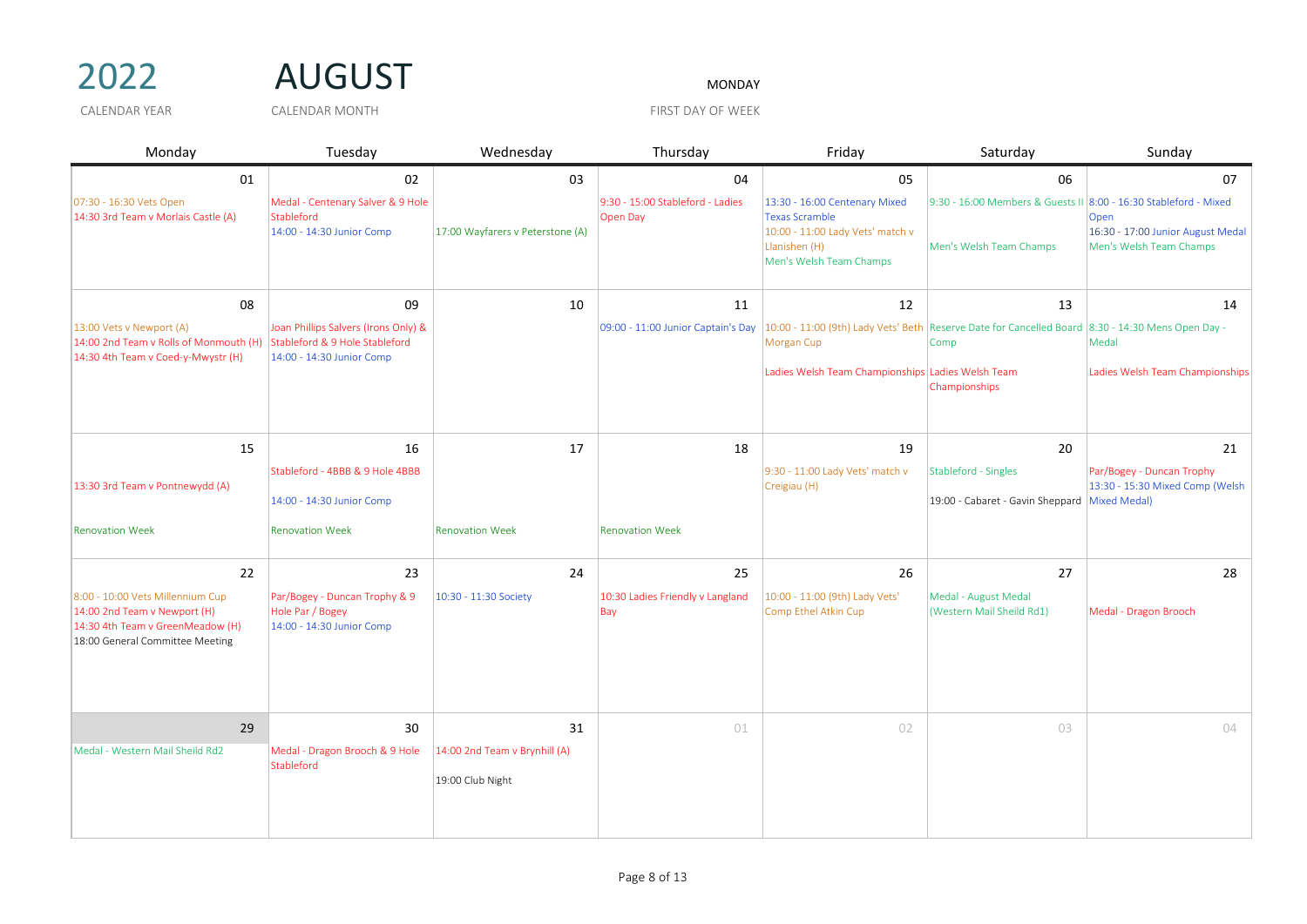

## 2022 SEPTEMBER MONDAY

| Monday                                                      | Tuesday                                                    | Wednesday        | Thursday                                                                 | Friday                                                                                                                              | Saturday                                           | Sunday                                                                                                                                                                 |
|-------------------------------------------------------------|------------------------------------------------------------|------------------|--------------------------------------------------------------------------|-------------------------------------------------------------------------------------------------------------------------------------|----------------------------------------------------|------------------------------------------------------------------------------------------------------------------------------------------------------------------------|
| 29                                                          | 30                                                         | 31               | 01                                                                       | 02                                                                                                                                  | 03                                                 | 04                                                                                                                                                                     |
|                                                             |                                                            |                  | 12:00 Vets v Pyle & Kenfig (A)                                           | 9:30 - 11:00 Lady Vets' match v<br>Radyr (H)<br>12:00 - 14:30 Penarth Cricket Club<br>Golf Day<br>15:00 1st Team v Langland Bay (A) | Presidents Day - 4BBB Stableford                   | 8:30 - 11:00 PLTC Golf Day<br>10:00 4th Team v Cardiff (A)<br>11:30 - 12:30 Juniors Comp - President Trophy<br>12:30 - 14:30 President's Mixed Foursomes<br>Stableford |
| 05                                                          | 06                                                         | 07               | 08                                                                       | 09                                                                                                                                  | 10                                                 | 11                                                                                                                                                                     |
| 11:30 Vets v Creigiau (H)                                   | Stableford & 9 Hole Stableford                             | Midweek Medal    | 8:00 - 10:00 Vets Comp                                                   | 10:00 - 11:00 Lady Vets' match v<br>Whitchurch (A)                                                                                  | Medal - September Medal<br>(Ryder Glove)           | Glamorganshire Baffie<br>(Course Closed All Day)                                                                                                                       |
| 12                                                          | 13                                                         | 14               | 15                                                                       | 16                                                                                                                                  | 17                                                 | 18                                                                                                                                                                     |
| $11:30$ Vets v Newport (H)<br>16:30 3rd team v St Athan (A) | Waverley Cup - 3 Ball Alliance & 9<br><b>Hole Alliance</b> |                  | 10:00 - 14:30 Ladies Autumn Open   12:00 - 14:30 Welsh Sports Aid<br>Day |                                                                                                                                     | Stableford - Frank Stableford &<br>Hastings Watson | 08:30 - 14:30 Finals Day<br>Par / Bogey - Iris Hill Par                                                                                                                |
|                                                             | Ladies Dinner                                              |                  |                                                                          | 19:00 Past Captains' Dinner                                                                                                         |                                                    |                                                                                                                                                                        |
| 19                                                          | 20                                                         | 21               | 22                                                                       | 23                                                                                                                                  | 24                                                 | 25                                                                                                                                                                     |
| 9:00 Vets Cliff & John Trophy                               | Par/Bogey - Iris Hill Par & 9 Hole                         |                  |                                                                          |                                                                                                                                     |                                                    | Jubilee 3's                                                                                                                                                            |
| (Shotgun)<br>14:00 Vets brunch                              | Par / Bogey                                                |                  |                                                                          |                                                                                                                                     | <b>Medal - Centurion Medal</b>                     | 12:00 - 14:30 Baker Salver / McIlroy Cup                                                                                                                               |
|                                                             |                                                            |                  |                                                                          |                                                                                                                                     |                                                    |                                                                                                                                                                        |
| 26                                                          | 27                                                         | 28               | 29                                                                       | 30                                                                                                                                  | 01                                                 | 02                                                                                                                                                                     |
| 11:30 Vets v Cardiff (H)                                    | Jubilee 3's                                                | 19:00 Club Night | 8:00 - 9:30 Vets 3 Clubs & a Putter                                      |                                                                                                                                     |                                                    |                                                                                                                                                                        |
| 18:00 General Committee Meeting                             |                                                            |                  |                                                                          | 19:00 Penderyn Whisky Tasting<br>Evening                                                                                            |                                                    |                                                                                                                                                                        |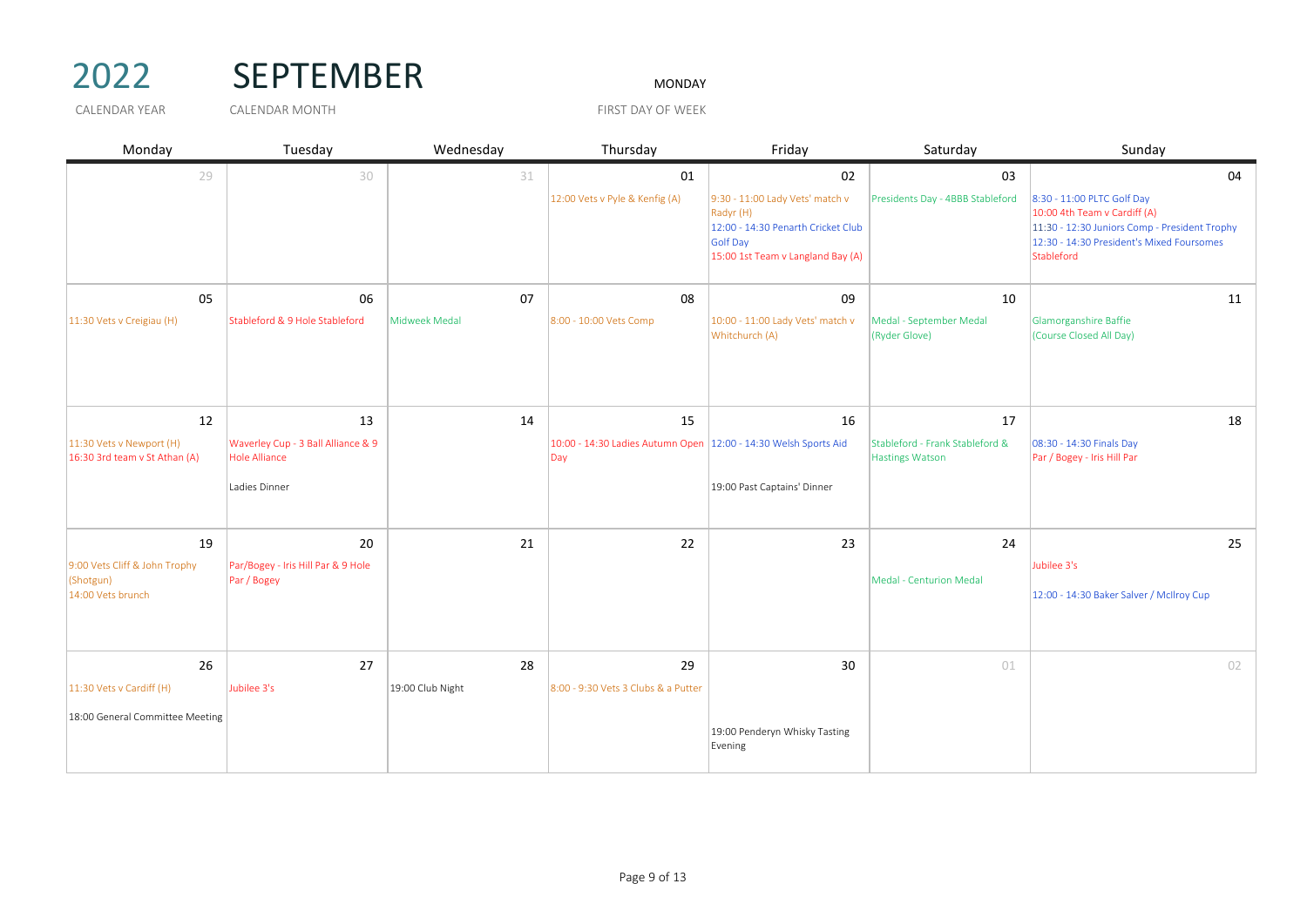

# 2022 OCTOBER MONDAY

| Monday | Tuesday                                                                     | Wednesday        | Thursday                           | Friday                | Saturday                                                     | Sunday                                                                     |
|--------|-----------------------------------------------------------------------------|------------------|------------------------------------|-----------------------|--------------------------------------------------------------|----------------------------------------------------------------------------|
| 26     | 27                                                                          | 28               | 29                                 | 30                    | 01                                                           | 02                                                                         |
|        |                                                                             |                  |                                    |                       | Best 2 out of 4 Stableford<br>Reserve Day for postponed Open | Snakes Wk 1<br>Medal - Phoenix Trophy                                      |
|        |                                                                             |                  |                                    |                       |                                                              | 12:00 - 14:00 Mixed - Men v Ladies<br>14:30 - 15:00 Junior Comp            |
| 03     | 04                                                                          | 05               | 06                                 | 07                    | 08                                                           | 09                                                                         |
|        | Medal - Phoenix Trophy & 9 Hole<br>Stableford                               |                  | 10:30 - 11:30 Vets v Chips         |                       | Medal - October Medal                                        | Snakes Wk 2<br>13:00 - 13:20 Junior Comp<br>Stableford                     |
|        | 18:00 Ladies Dinner                                                         |                  | 19:00 Military Whist               |                       |                                                              |                                                                            |
| 10     | 11                                                                          | 12               | 13                                 | 14                    | 15                                                           | 16                                                                         |
|        | Stableford & 9 Hole Stableford                                              |                  |                                    |                       | Par/Bogey - Bogey Cup                                        | Snakes Wk 3<br>13:00 - 13:20 Junior Comp                                   |
|        |                                                                             |                  | 19:00 Ladies Team Dinner           | 19:00 Gourmet Evening |                                                              | Stableford                                                                 |
| 17     | 18                                                                          | 19               | 20                                 | 21                    | 22                                                           | 23                                                                         |
|        | Stableford & 9 Hole Stableford                                              |                  |                                    |                       | Stableford - 4 BBB                                           | Snakes Wk 4<br>13:00 - 13:20 Junior Comp<br>18 Hole Stableford Turkey Trot |
|        |                                                                             |                  | 19:00 Ladies Past Captains' Dinner |                       |                                                              |                                                                            |
| 24     | 25                                                                          | 26               | 27                                 | 28                    | 29                                                           | 30                                                                         |
|        | 18:00 General Committee Meeting $\vert$ 18 or 9 Hole Stableford Turkey Trot |                  |                                    |                       | Stableford - Singles                                         | Snakes Wk 5<br>18 & 9 Hole Stableford & Turkey                             |
|        |                                                                             |                  |                                    |                       | 19:00 Martyn Jospeh Social Evening Trot                      |                                                                            |
|        |                                                                             | 19:00 Club Night |                                    |                       |                                                              |                                                                            |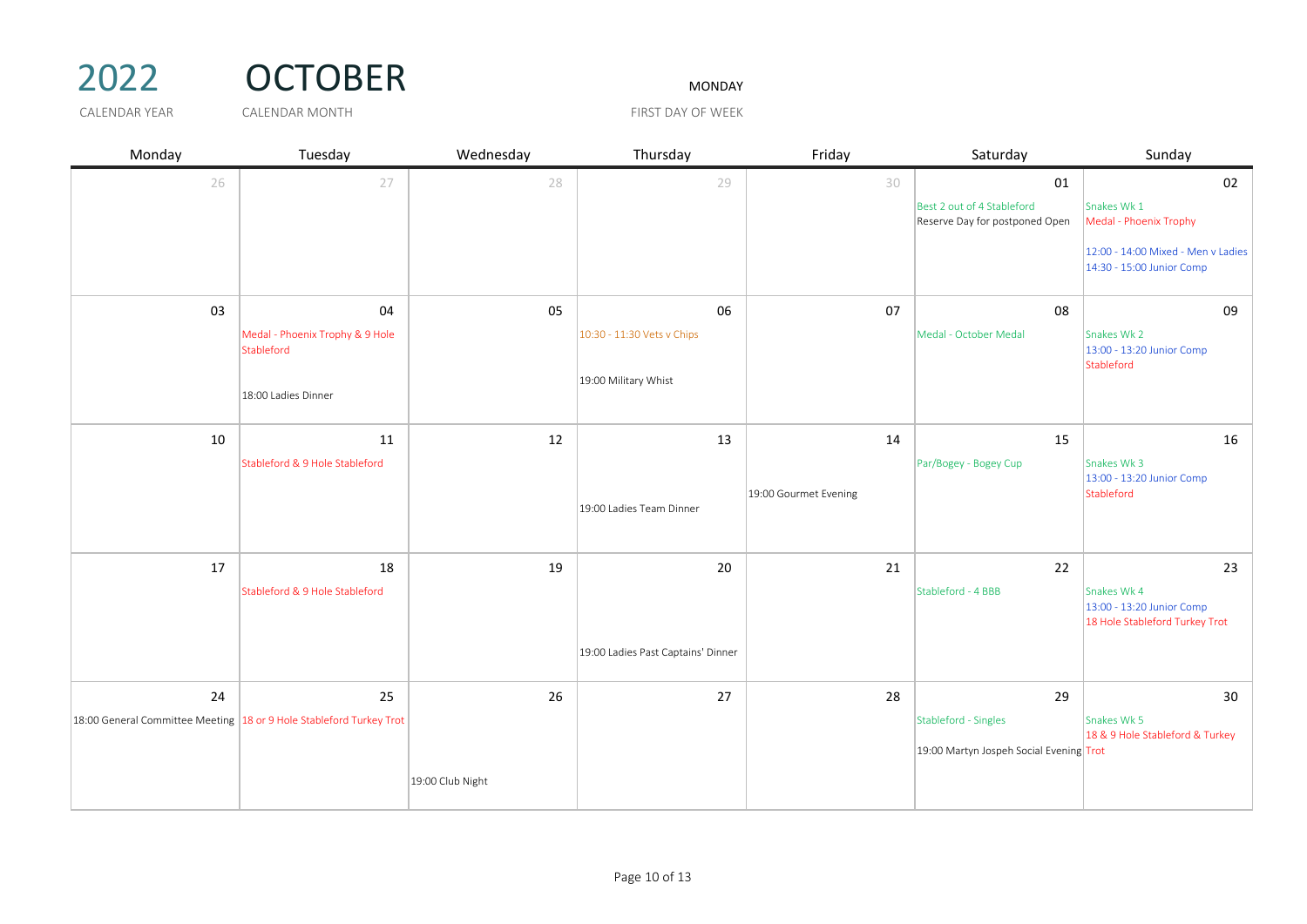# 2022 NOVEMBER

| Monday                                                                    | Tuesday                                                      | Wednesday                          | Thursday                   | Friday                           | Saturday                          | Sunday                                                                                                   |
|---------------------------------------------------------------------------|--------------------------------------------------------------|------------------------------------|----------------------------|----------------------------------|-----------------------------------|----------------------------------------------------------------------------------------------------------|
| 31                                                                        | 01<br>18 & 9 Hole Stableford & Turkey<br>Trot                | 02                                 | 03                         | 04                               | 05<br>Medal - Best 2 of 4         | 06<br>Snakes Wk 6<br>12:30 - 13:00 Junior Comp<br>Medal - 18 & 9 Hoel Stableford &<br><b>Turkey Trot</b> |
| 07                                                                        | 08<br>Medal - 18 & 9 Hole Stableford &<br><b>Turkey Trot</b> | 09                                 | 10                         | 11<br>19:00 Presentation Evening | 12<br>Stableford - Texas Scramble | 13<br>Snakes Wk 7<br>12:30 - 13:00 Junior Comp<br>18 & 9 Hole Stableford & Turkey<br>Trot                |
| 14                                                                        | 15<br>18 & 9 Hole Stableford & Turkey<br>Trot                | 16<br>12:00 Lady Vets' AGM & Lunch | 17<br>19:00 Military Whist | 18                               | 19<br>Stableford - 4BBB           | 20<br>Snakes Wk 8<br>12:30 - 13:00 Junior Comp<br>18 & 9 Hole Stableford & Turkey<br>Trot                |
| 21<br>18:00 General Committee Meeting $ 18 \& 9$ Hole Stableford & Turkey | 22<br>Trot                                                   | 23<br>19:00 Club Night             | 24                         | 25                               | 26<br>Stableford - Singles        | 27<br>Snakes Wk 9<br>12:30 - 13:00 Junior Comp<br>18 & 9 Hole Stableford & Turkey<br>Trot                |
| 28                                                                        | 29<br>18 & 9 Hole Stableford & Turkey<br>Trot                | 30                                 | 01                         | 02                               | 03<br>Medal - Singles             | 04                                                                                                       |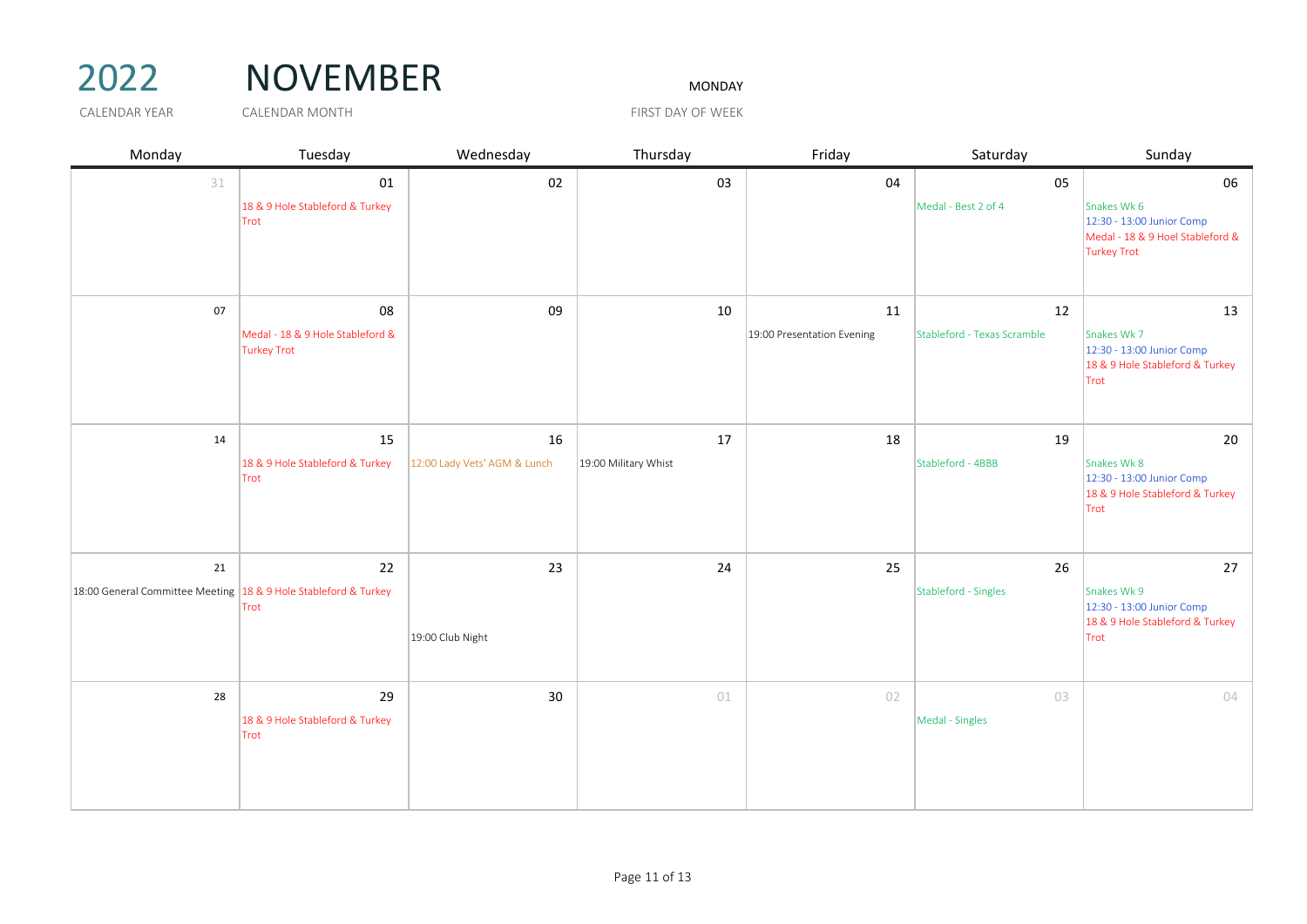# 2022 DECEMBER MONDAY

| Monday                                                 | Tuesday                         | Wednesday | Thursday       | Friday                    | Saturday                                                           | Sunday                                                                                           |
|--------------------------------------------------------|---------------------------------|-----------|----------------|---------------------------|--------------------------------------------------------------------|--------------------------------------------------------------------------------------------------|
| 28                                                     | 29                              | 30        | 01             | 02                        | 03                                                                 | 04                                                                                               |
|                                                        |                                 |           |                |                           | Medal - Singles                                                    | Snakes Wk 10<br>8 Hole Stableford<br>12:30 - 13:00 Junior Comp                                   |
| 05                                                     | 06                              | 07        | 08             | 09                        | 10                                                                 | 11                                                                                               |
| 9:00 Vets Christmas Scramble &<br>Brunch               | 8 Hole Stableford<br>Ladies AGM |           | 19:00 Club AGM | 19:00 Vets Christmas Meal | Stableford - 4BBB                                                  | Snakes Final<br>18 & 9 Hole Stableford<br>11:00 - 12:00 Men v Women<br>12:30 - 13:00 Junior Comp |
|                                                        |                                 |           |                |                           |                                                                    |                                                                                                  |
| 12                                                     | 13                              | 14        | 15             | 16                        | 17                                                                 | 18                                                                                               |
| 18:00 General Committee Meeting 18 & 9 Hole Stableford |                                 |           |                | 19:00 Snakes Supper       | Stableford - 123 Waltz                                             | 12:30 - 13:00 Junior Comp<br>18 & 9 Hole Stableford                                              |
|                                                        | Ladies Christmas Dinner         |           |                |                           | 19:00 Christmas Draw & Club Night 16:00 Children's Christmas Party |                                                                                                  |
| 19                                                     | 20<br>18 & 9 Hole Stableford    | 21        | 22             | 23                        | 24                                                                 | 25<br>Christmas Day                                                                              |
| 26                                                     | 27                              | 28        | 29             | 30                        | 31                                                                 | 01                                                                                               |
| 09:30 Boxing Day Cross Country<br>(Shotgun Start)      | 18 & 9 Hole Stableford          |           |                |                           | 19:00 New Year's Eve Party                                         |                                                                                                  |